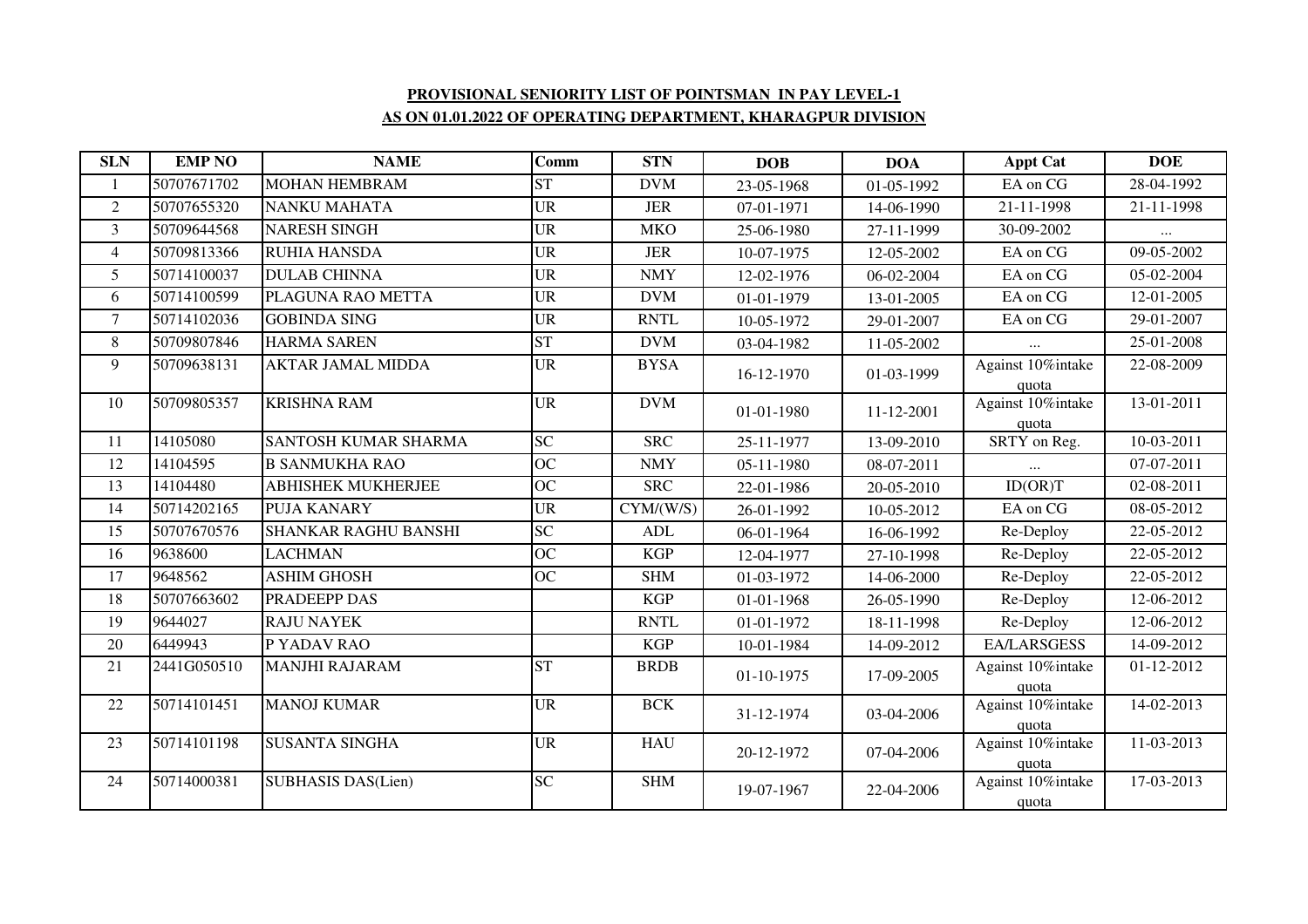| <b>SLN</b>      | <b>EMP NO</b> | <b>NAME</b>                  | Comm                              | <b>STN</b>                  | <b>DOB</b> | <b>DOA</b> | <b>Appt Cat</b>            | <b>DOE</b>               |
|-----------------|---------------|------------------------------|-----------------------------------|-----------------------------|------------|------------|----------------------------|--------------------------|
| 25              | 50714101284   | AMIT KUMAR MANDAL            | <b>SC</b>                         | <b>KGP</b>                  | 16-12-1976 | 13-04-2006 | Against 10%intake<br>quota | 22-03-2013               |
| 26              | 14105970      | <b>SUTAPA MADHU</b>          | <b>SC</b>                         | <b>SHM</b>                  | 29-12-1989 | 09-04-2013 | EA on CG                   | 09-04-2013               |
| 27              | 14102495      | <b>B BHUJANGA RAO</b>        | OC                                | <b>NMY</b>                  | 14-07-1976 | 09-07-2007 | <b>IDMT/O Dept</b>         | 05-07-2013               |
| 28              | 14102277      | <b>STARAKRSWAR RAO</b>       | <b>OC</b>                         | <b>KGP</b>                  | 24-05-1973 | 09-07-2007 | <b>IDMT/O</b> Dept         | 16-07-2013               |
| 29              | 14107338      | <b>BIDIPTA DAS</b>           | <b>OC</b>                         | <b>SRC</b>                  | 25-06-1993 | 25-07-2013 | EA on CG                   | 25-07-2013               |
| 30              | 14107339      | <b>JAYANTA ROY</b>           | OC                                | <b>SRC</b>                  | 02-01-1986 | 15-08-2013 | RRC/GRC                    | 13-08-2013               |
| 31              | 14107825      | <b>MOUSAM PANJA</b>          | <b>OC</b>                         | <b>KKPR</b>                 | 03-03-1986 | 16-08-2013 | RRC/GRC                    | 13-08-2013               |
| 32              | 14105164      | SUDDHABROTA BHATTACHARYA     | <b>OC</b>                         | <b>HWH</b>                  | 09-11-1965 | 16-08-2011 | IDT(OR)                    | 08-10-2013               |
| 33              | 14103600      | <b>RAJU DAS</b>              | SC                                | <b>NMY</b>                  | 03-03-1986 | 24-11-2004 | IDT(OR)                    | 15-10-2013               |
| 34              | 50714108921   | <b>BIKROM MONDAL</b>         | <b>UR</b>                         | $\ensuremath{\mathsf{GUD}}$ | 26-06-1987 | 08-11-2010 | IDT(OR)                    | $\overline{22}$ -10-2013 |
| 35              | 50208862291   | <b>MANJU MAITY</b>           | $\ensuremath{\mathsf{UR}}\xspace$ | <b>RMRB</b>                 | 10-07-1989 | 20-12-2013 | <b>IRMT</b>                | 20-12-2013               |
| 36              | 14108036      | <b>JHUMA SARKAR</b>          | <b>SC</b>                         | <b>BKNM</b>                 | 23-03-1979 | 26-08-2014 | EA on CG                   | 26-08-2014               |
| 37              | 50715102412   | <b>ARUN MAHATA</b>           | <b>OBC</b>                        | <b>NMY</b>                  | 16-11-1974 | 09-07-2007 | 10% Intake                 | 29-09-2021               |
| 38              | 14108190      | <b>AMALENDU ROY</b>          | <b>UR</b>                         | <b>NMY</b>                  | 26-07-1962 | 19-09-2014 | RRC/GRC                    | 16-09-2014               |
| 39              | 14108074      | <b>ASIM KUMAR BISHAL</b>     | <b>UR</b>                         | <b>DSPN</b>                 | 01-01-1964 | 17-09-2014 | RRC/GRC                    | 16-09-2014               |
| 40              | 14108141      | <b>TAPAN KUMAR BISWAS</b>    | <b>UR</b>                         | <b>BLDA</b>                 | 14-07-1965 | 15-10-2014 | RRC/GRC                    | 16-09-2014               |
| 41              | 50714108078   | RAJESHWA DORA                | $\ensuremath{\mathsf{UR}}\xspace$ | <b>SMCK</b>                 | 14-10-1990 | 17-09-2014 | EA on CG                   | 16-09-2014               |
| 42              | 50714108104   | <b>SHIB NATH</b>             | <b>UR</b>                         | ADL                         | 20-12-1989 | 17-09-2014 | <b>LARGESS</b>             | 16-09-2014               |
| 43              | 14108420      | <b>SAFARAZ UDDIN SHEIKH</b>  | <b>UR</b>                         | <b>GRC</b>                  | 22-06-1992 | 13-10-2014 | EA on CG                   | 13-10-2014               |
| 44              | 14108767      | PANCHAMI TUDU                | <b>ST</b>                         | <b>BLDA</b>                 | 20-10-1975 | 22-01-2015 | EA on CG                   | 22-01-2015               |
| 45              | 14108320      | <b>KAIVADA USHA</b>          | <b>OBC</b>                        | <b>SHM</b>                  | 12-10-1995 | 22-01-2015 | EA on CG                   | 22-01-2015               |
| 46              | 14108682      | <b>B NAGAMANI</b>            | <b>UR</b>                         | <b>NMY</b>                  | 13-02-1990 | 06-02-2015 | RRC/GRC                    | 04-02-2015               |
| 47              | 14108681      | <b>BONDALA PRAVEEN KUMAR</b> | <b>OBC</b>                        | <b>NMY</b>                  | 09-07-1989 | 06-02-2015 | RRC/GRC                    | 04-02-2015               |
| 48              | 14108765      | <b>BIMLESH KUMAR SINGH</b>   | <b>UR</b>                         | <b>NMY</b>                  | 13-03-1982 | 06-02-2015 | RRC/GRC                    | 04-02-2015               |
| 49              | 50714108478   | <b>UTTAM DAS</b>             | <b>UR</b>                         | <b>CYM/SRC</b>              | 27-12-1982 | 09-02-2015 | RRC/GRC                    | 04-02-2015               |
| 50              | 14108481      | <b>UDAY SANKAR MITRA</b>     | <b>UR</b>                         | <b>KGP</b>                  | 01-05-1983 | 06-02-2015 | RRC/GRC                    | 04-02-2015               |
| $\overline{51}$ | 14108464      | <b>TAPAS DAS</b>             | <b>UR</b>                         | <b>SRC</b>                  | 07-09-1984 | 07-02-2015 | RRC/GRC                    | 04-02-2015               |
| 52              | 14108562      | PROSENJIT BISWAS             | <b>UR</b>                         | <b>JPR</b>                  | 05-04-1987 | 06-02-2015 | RRC/GRC                    | 04-02-2015               |
| 53              | 14108479      | PRASUN KR.BISWAS             | $\ensuremath{\mathsf{UR}}\xspace$ | <b>KGP</b>                  | 21-08-1990 | 06-02-2015 | RRC/GRC                    | 04-02-2015               |
| 54              | 14108609      | <b>MANNU KUMAR SINGH</b>     | <b>UR</b>                         | <b>CYM/SRC</b>              | 04-05-1991 | 06-02-2015 | RRC/GRC                    | 06-02-2015               |
| $\overline{55}$ | 14108491      | <b>SASHI BHUSHAN PANDIT</b>  | 0 <sub>BC</sub>                   | <b>TPKR</b>                 | 28-12-1990 | 06-02-2015 | RRC/GRC                    | 06-02-2015               |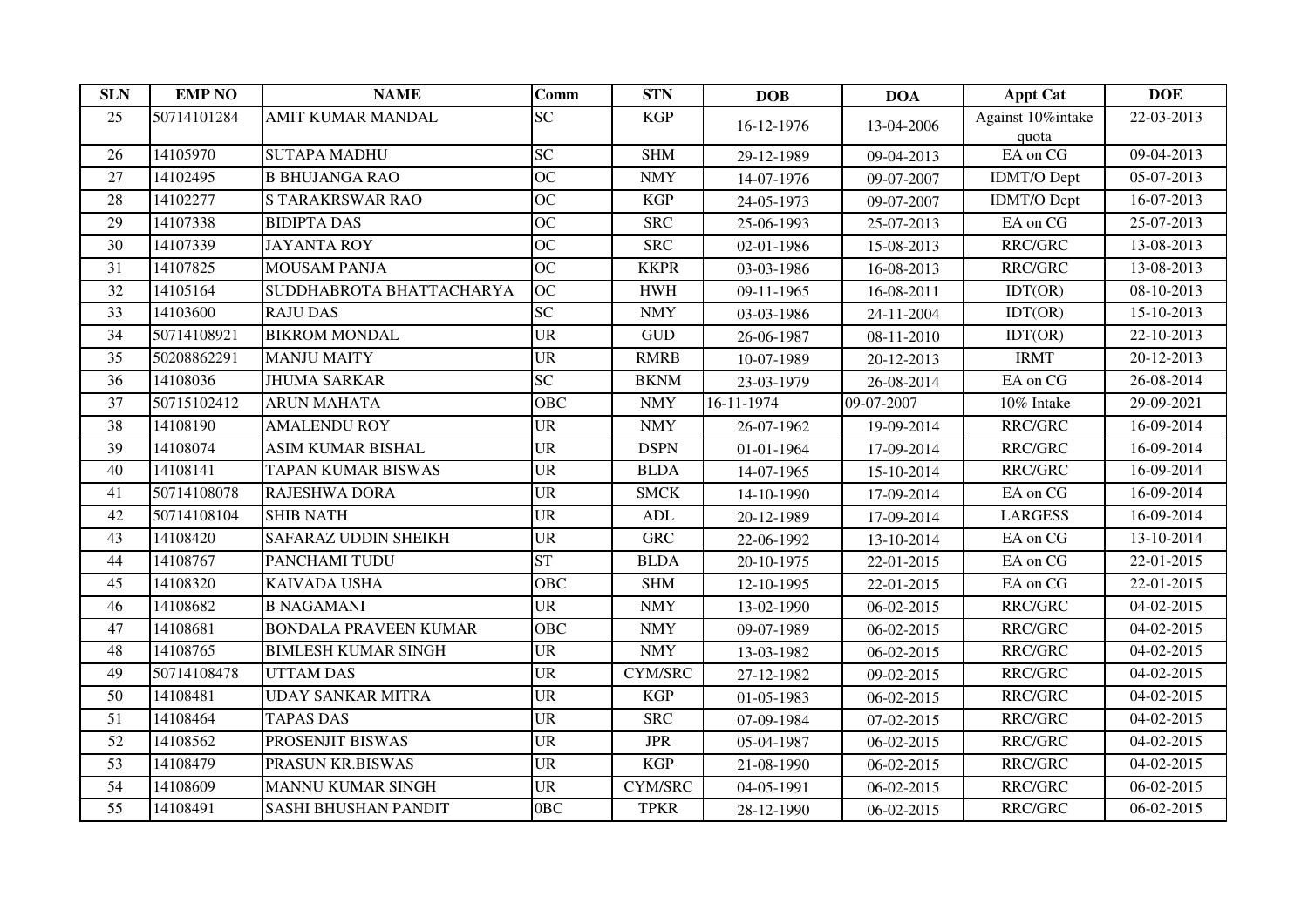| <b>SLN</b>      | <b>EMP NO</b> | <b>NAME</b>                  | <b>Comm</b>                       | <b>STN</b>      | <b>DOB</b> | <b>DOA</b> | <b>Appt Cat</b> | <b>DOE</b>               |
|-----------------|---------------|------------------------------|-----------------------------------|-----------------|------------|------------|-----------------|--------------------------|
| 56              | 14108654      | <b>KARTIK DAS</b>            | <b>OBC</b>                        | <b>BVA</b>      | 14-07-1985 | 13-02-2015 | RRC/GRC         | 13-02-2015               |
| $\overline{57}$ | 14108351      | <b>RAJKUMAR MONDAL</b>       | <b>UR</b>                         | <b>DTE</b>      | 26-10-1983 | 07-02-2015 | RRC/GRC         | $\overline{07-02}$ -2015 |
| 58              | 14108429      | <b>SARBANI BANERJEE</b>      | <b>UR</b>                         | <b>SRC</b>      | 14-04-1987 | 06-02-2015 | RRC/GRC         | 04-02-2015               |
| 59              | 14108835      | NARENDRA KUMAR MISHRA        | <b>UR</b>                         | <b>KKPR</b>     | 04-09-1989 | 20-02-2015 | RRC/GRC         | 04-02-2015               |
| 60              | 50714108757   | DEBABRATA BHAKTA             | <b>SC</b>                         | <b>CYM/SRC</b>  | 28-09-1990 | 06-02-2015 | RRC/GRC         | 04-02-2015               |
| 61              | 14108427      | <b>ABHISHEK DATTA</b>        | <b>UR</b>                         | <b>CYM/SRC</b>  | 13-07-1983 | 06-02-2015 | RRC/GRC         | 06-02-2015               |
| 62              | 14108612      | <b>SANJIB BOSU MALLICK</b>   | <b>UR</b>                         | <b>TPKR</b>     | 29-12-1981 | 10-03-2015 | RRC/GRC         | 10-03-2015               |
| 63              | 50714108815   | <b>SHOUVICK KUMAR BISWAS</b> | <b>SC</b>                         | <b>SHM</b>      | 10-01-1993 | 29-04-2015 | RRC/GRC         | 29-04-2015               |
| 64              | 50714203262   | <b>N SRIHARI</b>             | <b>UR</b>                         | CYM/(W/S)       | 04-12-1991 | 24-02-2015 | EA on CG        | 23-02-2015               |
| 65              | 14108550      | <b>SANDEEP KUMAR RAY</b>     | <b>OBC</b>                        | <b>ULB</b>      | 15-05-1994 | 06-02-2015 | RRC/GRC         | 06-02-2015               |
| 66              | 14108604      | <b>SUBHRANSHU NASKAR</b>     | <b>SC</b>                         | <b>BYSA</b>     | 07-02-1982 | 06-02-2015 | RRC/GRC         | 06-02-2015               |
| 67              | 14108905      | <b>RAHUL MOOL</b>            | <b>UR</b>                         | <b>NMY</b>      | 17-03-1996 | 26-03-2015 | EA on CG        | 26-03-2015               |
| 68              | 50714109135   | <b>S CHITTI BABU</b>         | $\ensuremath{\mathrm{UR}}\xspace$ | <b>KGP</b>      | 24-12-1988 | 13-08-2015 | EA on CG        | $13-08-2015$             |
| 69              | 50200408584   | PROVAS PATLA                 | SC                                | <b>CYM/SRC</b>  | 19-11-1983 | 23-11-2015 | <b>IRMT</b>     | 23-11-2015               |
| 70              | 50714107337   | <b>BIPUL GAYEN</b>           | <b>SC</b>                         | <b>NALR</b>     | 02-05-1985 | 23-04-2012 | <b>TADK</b>     | 30-03-2016(Reg)          |
| 71              | 18229802409   | <b>CHANDAN BASKEY</b>        | <b>ST</b>                         | H <sub>II</sub> | 26-05-1991 | 29-04-2016 | EA on CG        | 20-04-2016               |
| 72              | 50729801191   | <b>MANOJ KUMAR PANDEY</b>    | <b>UR</b>                         | KGP             | 28-07-1987 | 03-05-2016 | EA on CG        | 03-05-2016               |
| 73              | 50729800942   | AISHWARYA ANAND SINGH        |                                   | <b>CYM/SRC</b>  | 10-12-1994 | 05-05-2016 | EA on CG        | 05-05-2016               |
| 74              | 18229801735   | <b>SUMAN HATI</b>            | <b>UR</b>                         | <b>BYSA</b>     | 31-07-1991 | 05-07-2016 | RRC/GRC         | 05-07-2016               |
| 75              | 18229801700   | PAPPU KUMAR SONKAR           | <b>SC</b>                         | RGX             | 02-05-1989 | 05-07-2016 | RRC/GRC         | 05-07-2016               |
| 76              | 18229801885   | <b>DEBOJYOTI SIKDER</b>      | <b>SC</b>                         | <b>KIG</b>      | 06-01-1984 | 06-07-2016 | RRC/GRC         | 05-07-2016               |
| 77              | 18229802411   | <b>TATHAPI HATI</b>          | <b>UR</b>                         | ABB             | 23-06-1988 | 06-07-2016 | RRC/GRC         | 05-07-2016               |
| 78              | 18229802413   | <b>BISWAJIT GHOSH</b>        | <b>OBC</b>                        | <b>ULB</b>      | 05-06-1990 | 06-07-2016 | RRC/GRC         | 05-07-2016               |
| 79              | 18229802396   | <b>VIKASH KUMAR SHAW</b>     | <b>OBC</b>                        | <b>CKU</b>      | 08-08-1986 | 21-07-2016 | RRC/GRC         | 18-07-2016               |
| 80              | 18229802415   | <b>SUKANTHA HALDER</b>       | <b>SC</b>                         | <b>BYSA</b>     | 15-03-1988 | 20-07-2016 | RRC/GRC         | 18-07-2016               |
| 81              | 18229801732   | PRIYANKA PURKAIT             | <b>UR</b>                         | <b>SHM</b>      | 13-09-1988 | 20-07-2016 | RRC/GRC         | 18-07-2016               |
| 82              | 50714102320   | <b>SHAMIM AHMED ANSARI</b>   | <b>OBC</b>                        | <b>SRC</b>      | 23-12-1973 | 09-07-2007 | 10% Intake      | 31-08-2021               |
| 83              | 242IE090358   | <b>SHYAM SUNDAR TIWARI</b>   | <b>UR</b>                         | <b>SHM</b>      | 21-11-1979 | 11-12-2009 | IRT(OR)         | 16-08-2016               |
| 84              | 50800701279   | <b>MANAS MAJI</b>            | <b>UR</b>                         | <b>SHM</b>      | 25-11-1979 | 22-03-2007 | IRT(OR)         | 17-08-2016               |
| 85              | 18229802433   | <b>NAVEEN KUMAR NAHAR</b>    | <b>SC</b>                         | <b>KGP</b>      | 22-06-1994 | 16-09-2016 | EA on CG        | 15-09-2016               |
| 86              | 18229802428   | <b>M RAVI KUMAR</b>          | <b>UR</b>                         | <b>KGP</b>      | 22-09-1987 | 27-09-2016 | <b>LARSGESS</b> | 26-09-2016               |
| 87              | 50714000729   | <b>SOUMITRA HALDER</b>       | $\ensuremath{\mathsf{UR}}\xspace$ | <b>SHM</b>      | 14-01-1997 | 26-08-2015 | <b>TADK</b>     | 24-11-2016               |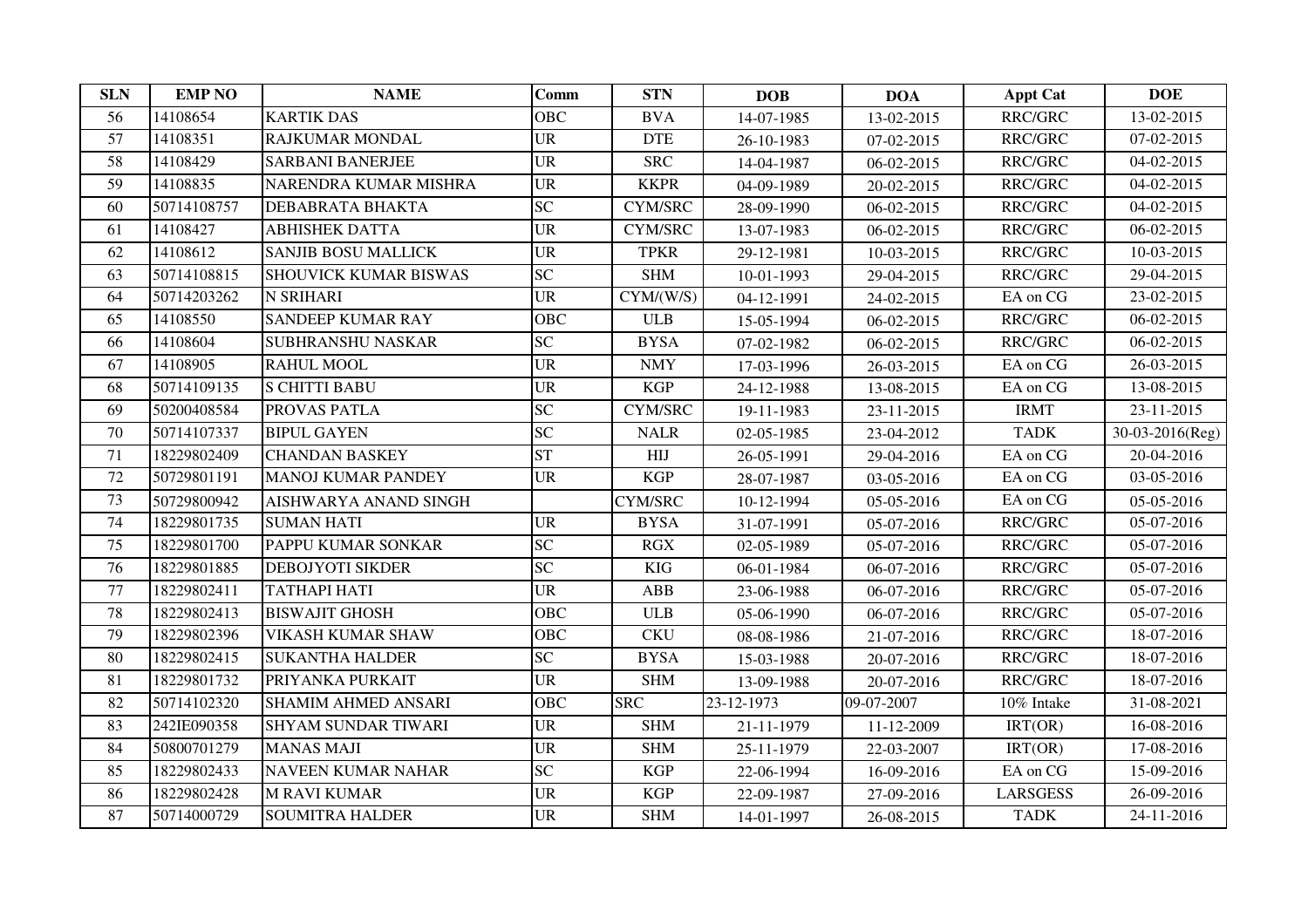| <b>SLN</b> | <b>EMP NO</b> | <b>NAME</b>                | <b>Comm</b> | <b>STN</b>     | <b>DOB</b> | <b>DOA</b> | <b>Appt Cat</b> | <b>DOE</b> |
|------------|---------------|----------------------------|-------------|----------------|------------|------------|-----------------|------------|
| 88         | 18229802666   | PRAMOD KUMAR GIRI          | <b>OBC</b>  | <b>CYM SRC</b> | 07-06-1985 | 24-02-2017 | EA on CG        | 24-02-2017 |
| 89         | 18229802679   | <b>SATYAJIT BERA</b>       | <b>UR</b>   | <b>NMY</b>     | 19-09-1992 | 27-02-2017 | EA on CG        | 24-02-2017 |
| 90         | 18229802789   | <b>SUMITA PAUL</b>         | <b>UR</b>   | <b>BVA</b>     | 24-10-1996 | 22-03-2017 | <b>LARGESS</b>  | 21-03-2017 |
| 91         | 18229802907   | SATYA SAI PATNAIK          | <b>UR</b>   | KGP(Contl)     | 09-11-1995 | 20-04-2017 | EA on CG        | 20-04-2017 |
| 92         | 18229802944   | <b>KABITA RANI GIRI</b>    | <b>UR</b>   | <b>JPR</b>     | 19-07-1975 | 21-04-2017 | EA on CG        | 20-04-2017 |
| 93         | 18229802890   | <b>BABU PATRA</b>          | <b>UR</b>   | KGP            | 01-06-1993 | 21-04-2017 | EA on CG        | 20-04-2017 |
| 94         | 18229802889   | <b>ABHIJIT MONDAL</b>      | <b>UR</b>   | <b>MKO</b>     | 25-03-1983 | 21-04-2017 | EA on CG        | 20-04-2017 |
| 95         | 50200404879   | <b>ADITYA PAL</b>          | <b>OBC</b>  | <b>KKPR</b>    | 30-01-1979 | 10-10-2013 | <b>IRMT</b>     | 14-06-2017 |
| 96         | 50714700660   | <b>ARUP DAS</b>            | <b>UR</b>   | <b>BTS</b>     | 04-09-1984 | 11-04-2013 | <b>IRMT</b>     | 15-06-2017 |
| 97         | 18229803055   | <b>KAJAL KUMARI</b>        | <b>UR</b>   | <b>BOP</b>     | 09-07-1994 | 28-06-2017 | RRC/GRC         | 27-06-2017 |
| 98         | 50714507576   | <b>SUSANTA KUMAR ROY</b>   | <b>UR</b>   | <b>SHM</b>     | 06-01-1967 | 21-10-2014 | IDT(OR)         | 07-09-2017 |
| 99         | 27700007339   | <b>SNEHASHIS RAY</b>       | <b>UR</b>   | $_{\rm JER}$   | 10-03-1985 | 12-03-2015 | <b>IRMT</b>     | 28-12-2017 |
| 100        | 18229802988   | <b>RAHUL ROY</b>           | <b>UR</b>   | <b>KGP</b>     | 06-01-1998 | 17-06-2017 | EA on CG        | 16-06-2017 |
| 101        | 1822980       | <b>JAMUNA CHINNA</b>       | <b>UR</b>   | <b>KGP</b>     | 10-03-1984 | 04-08-2017 | EA on CG        | 03-08-2017 |
| 102        | 50200408702   | <b>MANTOSH KUMAR SINGH</b> | <b>OBC</b>  | <b>KGP</b>     | 16-01-1986 | 18-07-2011 | <b>IRMT</b>     | 26-09-2017 |
| 103        | 18229803198   | <b>CHANDAN PANDA</b>       | <b>UR</b>   | <b>NMY</b>     | 06-06-1978 | 28-11-2017 | EA on CG        | 27-11-2017 |
| 104        | 18229803474   | PONGATI SUMAN              | <b>UR</b>   | <b>MPD</b>     | 02-09-1993 | 17-01-2018 | EA on CG        | 16-01-2018 |
| 105        | 18229803448   | <b>TANMOY SASARU</b>       | <b>UR</b>   | <b>SHM</b>     | 22-04-1997 | 01-01-1900 | EA on CG        | 16-01-2018 |
| 106        | 50714202170   | PRAKASH CHANDRA BARIK      | <b>UR</b>   | <b>HIP</b>     | 01-06-1985 | 10-01-2013 | <b>TADK</b>     | 18-01-2018 |
| 107        | 18229803464   | <b>BASUMATI MANJHI</b>     | <b>ST</b>   | ${\rm FLR}$    | 02-03-1984 | 13-02-2018 | EA on CG        | 12-02-2018 |
| 108        | 18229803468   | K UMA SHANKAR RAO          | <b>UR</b>   | <b>NTY</b>     | 30-07-1995 | 13-02-2018 | EA on CG        | 12-02-2018 |
| 109        | 18229803471   | <b>AMRITA BIRHA</b>        | <b>UR</b>   | <b>KGP</b>     | 01-01-1998 | 12-02-2018 | EA on CG        | 12-02-2018 |
| 110        | 5.07141E+11   | <b>RABIRANJAN SINGH</b>    | <b>UR</b>   | <b>SHM</b>     | 10-08-1988 | 10-01-2014 | <b>TADK</b>     | 20-02-2018 |
| 111        | 50714000590   | <b>RAJESH MONDAL</b>       | <b>UR</b>   | <b>CYMSRC</b>  | 11-02-1984 | 27-11-2012 | <b>TADK</b>     | 20-02-2018 |
| 112        | 18229803459   | <b>DIBAKAR HALDER</b>      | <b>SC</b>   | <b>SHM</b>     | 08-01-1982 | 01-03-2018 | EA on CG        | 28-02-2018 |
| 113        | 18229803470   | <b>GANESH JANA</b>         | <b>UR</b>   | <b>KGP</b>     | 24-03-1998 | 28-02-2018 | EA on CG        | 28-02-2018 |
| 114        | 18229803458   | <b>SHIV NATH SHARMA</b>    | <b>UR</b>   | <b>SHM</b>     | 02-04-1986 | 01-03-2018 | EA on CG        | 28-02-2018 |
| 115        | 18229803487   | <b>SOUMITA BANERJEE</b>    | <b>UR</b>   | <b>CYMSRC</b>  | 12-01-1999 | 01-03-2018 | EA on CG        | 28-02-2018 |
| 116        | 50200410527   | <b>RISHU SINGH</b>         | <b>UR</b>   | ADL            | 03-04-1987 | 06-03-2018 | <b>IRMT</b>     | 06-03-2018 |
| 117        | 18229803515   | <b>JAYANTI MAHAKUD</b>     | <b>UR</b>   | <b>ROP</b>     | 15-05-1991 | 23-03-2018 | EA on CG        | 22-03-2018 |
| 118        | 18229803541   | <b>RANJEET KUMAR YADAV</b> | <b>OBC</b>  | <b>KKPR</b>    | 15-10-1983 | 10-04-2018 | RRC/GRC         | 09-04-2018 |
| 119        | 18229803540   | <b>ABHILASH KUMAR</b>      | <b>OBC</b>  | <b>DVM</b>     | 04-04-1986 | 10-04-2018 | <b>RRC/GRC</b>  | 09-04-2018 |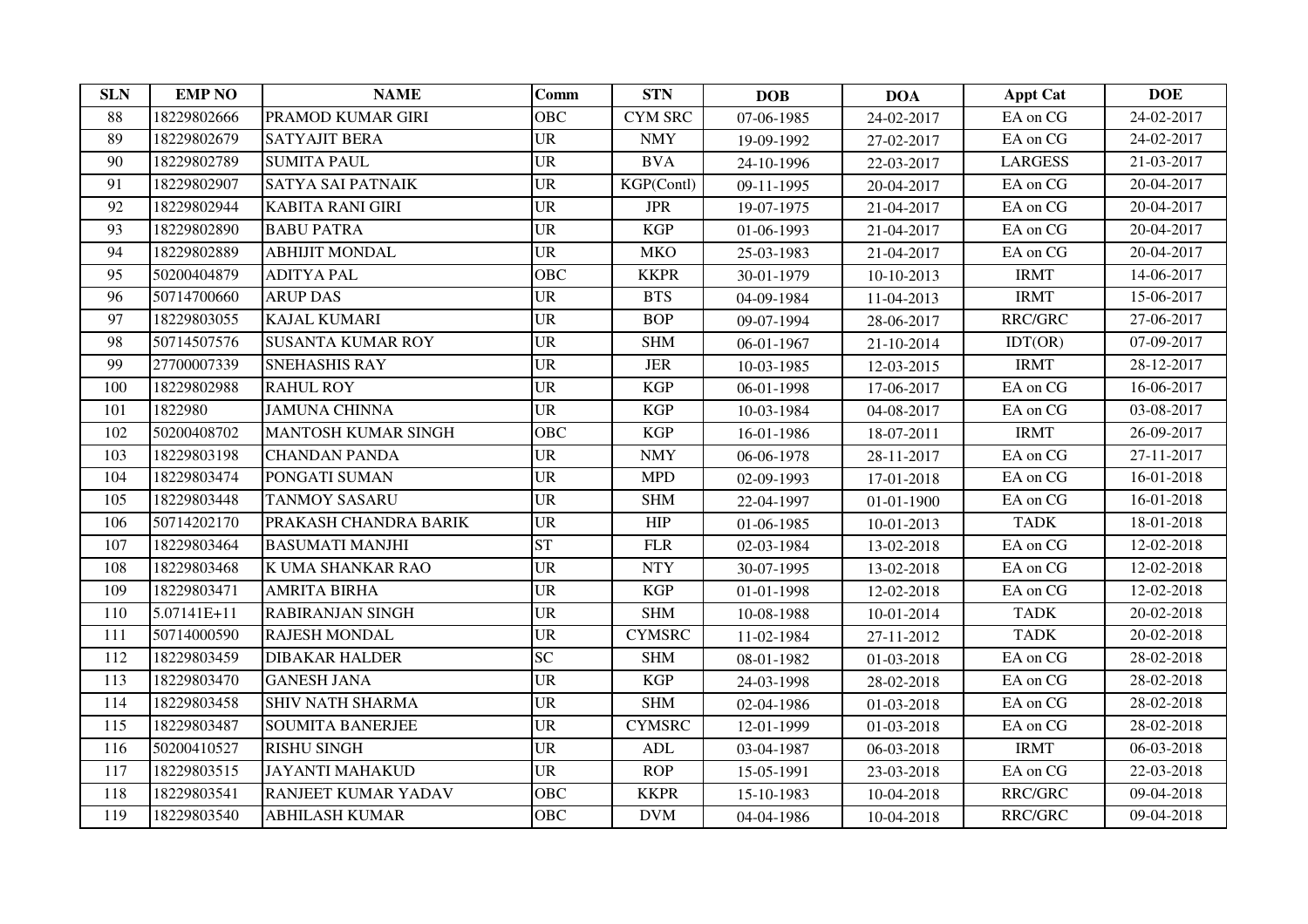| <b>SLN</b> | <b>EMP NO</b> | <b>NAME</b>             | Comm            | <b>STN</b>     | <b>DOB</b> | <b>DOA</b>                | <b>Appt Cat</b> | <b>DOE</b> |
|------------|---------------|-------------------------|-----------------|----------------|------------|---------------------------|-----------------|------------|
| 120        | 18229803537   | <b>AMAR KUMAR</b>       | <b>OBC</b>      | CGA            | 15-12-1993 | 10-04-2018                | <b>RRC/GRC</b>  | 09-04-2018 |
| 121        | 18229803516   | <b>SANGITA KUMARI</b>   | <b>ST</b>       | HIJ            | 02-08-1991 | 10-04-2018                | RRC/GRC         | 09-04-2018 |
| 122        | 18229803550   | <b>AMIT BISWAS</b>      | <b>UR</b>       | <b>SHM</b>     | 09-06-1990 | 10-04-2018                | RRC/GRC         | 09-04-2018 |
| 123        | 18229803562   | <b>AJAY ANAND</b>       | <b>UR</b>       | <b>BTS</b>     | 16-08-1985 | 10-04-2018                | RRC/GRC         | 09-04-2018 |
| 124        | 18229803511   | SHESHA NATH TIWARI      | <b>UR</b>       | <b>SORO</b>    | 29-01-1985 | 10-04-2018                | RRC/GRC         | 09-04-2018 |
| 125        | 18229803524   | <b>MD MOUSAM</b>        | <b>UR</b>       | <b>MCA</b>     | 10-01-1989 | 09-04-2018                | RRC/GRC         | 09-04-2018 |
| 126        | 18229803545   | <b>CHANCHAL BAIRI</b>   | <b>UR</b>       | <b>HAU</b>     | 16-04-1983 | 10-04-2018                | RRC/GRC         | 09-04-2018 |
| 127        | 18229803543   | <b>SUBRATO HUI</b>      | <b>UR</b>       | <b>GUD</b>     | 02-02-1982 | 11-04-2018                | RRC/GRC         | 09-04-2018 |
| 128        | 18229803535   | <b>SANGRAM SINGH</b>    | <b>UR</b>       | ABB            | 07-03-1983 | 10-04-2018                | RRC/GRC         | 09-04-2018 |
| 129        | 18229803520   | <b>SANTANU DAS</b>      | <b>UR</b>       | <b>NYA</b>     | 05-02-1986 | 10-04-2018                | RRC/GRC         | 09-04-2018 |
| 130        | 18229803519   | AVINASH KUMAR PASWAN    | <b>SC</b>       | <b>NYA</b>     | 08-05-1994 | 10-04-2018                | RRC/GRC         | 09-04-2018 |
| 131        | 18229803539   | <b>SANJEET KUMAR</b>    | <b>SC</b>       | <b>GTS</b>     | 01-03-1985 | 10-04-2018                | RRC/GRC         | 09-04-2018 |
| 132        | 18229803506   | <b>RATAN KUMAR</b>      | <b>OBC</b>      | <b>BNBR</b>    | 02-06-1990 | 10-04-2018                | <b>RRC/GRC</b>  | 09-04-2018 |
| 133        | 18229803513   | <b>AMIT MONDAL</b>      | <b>OBC</b>      | LXD            | 01-06-1986 | 10-04-2018                | RRC/GRC         | 09-04-2018 |
| 134        | 18229803518   | <b>CHUNNU KUMAR</b>     | <b>OBC</b>      | <b>BLDA</b>    | 25-06-1990 | 10-04-2018                | RRC/GRC         | 09-04-2018 |
| 135        | 18229803504   | <b>BIPRO BISWAS</b>     | <b>SC</b>       | <b>CYM/SRC</b> | 20-07-1989 | 10-04-2018                | RRC/GRC         | 09-04-2018 |
| 136        | 18229803514   | <b>SANTANU KAYAL</b>    | SC              | <b>VKD</b>     | 01-02-1987 | 10-04-2018                | RRC/GRC         | 09-04-2018 |
| 137        | 18229803533   | <b>ANUPAM DAS</b>       | <b>SC</b>       | <b>BZN</b>     | 15-11-1990 | 10-04-2018                | RRC/GRC         | 09-04-2018 |
| 138        | 18229803508   | SIBABRATA SARKAR        | <b>SC</b>       | <b>HIP</b>     | 19-07-1988 | 10-04-2018                | RRC/GRC         | 09-04-2018 |
| 139        | 18229803526   | PABITRA MANDAL          | $\overline{SC}$ | <b>RMRB</b>    | 29-12-1987 | 10-04-2018                | RRC/GRC         | 09-04-2018 |
| 140        | 18229803531   | <b>BABAN SIKDAR</b>     | $\overline{SC}$ | <b>BZN</b>     | 04-02-1990 | 10-04-2018                | RRC/GRC         | 09-04-2018 |
| 141        | 18229803529   | <b>SUDIP SARKAR</b>     | <b>SC</b>       | HLZ            | 01-03-1978 | 09-04-2018                | RRC/GRC         | 09-04-2018 |
| 142        | 18229803534   | <b>MAHATANG HANSDA</b>  | <b>ST</b>       | <b>GTS</b>     | 16-07-1990 | 10-04-2018                | RRC/GRC         | 09-04-2018 |
| 143        | 18229803500   | <b>MAHESWAR TUDU</b>    | <b>ST</b>       | <b>GUD</b>     | 05-02-1987 | 09-04-2018                | RRC/GRC         | 09-04-2018 |
| 144        | 18229803521   | NITYANANDA SARDAR       | <b>ST</b>       | <b>ARD</b>     | 22-11-1992 | 10-04-2018                | RRC/GRC         | 09-04-2018 |
| 145        | 50714401258   | <b>M KANTA PRASAD</b>   | <b>UR</b>       | <b>KGP</b>     | 19-04-1984 | 16-05-2013                | <b>IDMT</b>     | 10-04-2018 |
| 146        | 50714000610   | <b>RAJENDRA RAJAK</b>   | <b>SC</b>       | <b>CYM/SRC</b> | 25-12-1984 | 23-08-2013/21-<br>12-2013 | <b>IRMT</b>     | 10-04-2018 |
| 147        | 3229802149    | <b>SUBRATA BHAKTA</b>   | <b>UR</b>       | <b>TMZ</b>     | 03-04-1991 | 12-04-2018                | <b>IRMT</b>     | 12-04-2018 |
| 148        | 18229803499   | <b>KRISHNA THAPA</b>    | <b>UR</b>       | <b>DVM</b>     | 31-08-1997 | 18-04-2018                | EA on CG        | 17-04-2018 |
| 149        | 18229803565   | <b>DIVYANSHU TANEJA</b> | <b>UR</b>       | <b>SHM</b>     | 31-10-1990 | 02-05-2018                | EA on CG        | 17-04-2018 |
| 150        | 50714000598   | <b>SANDEEP KUMAR</b>    | <b>UR</b>       | <b>SRC</b>     | 28-01-1986 | 17-06-2014                | <b>TADK</b>     | 26-04-2018 |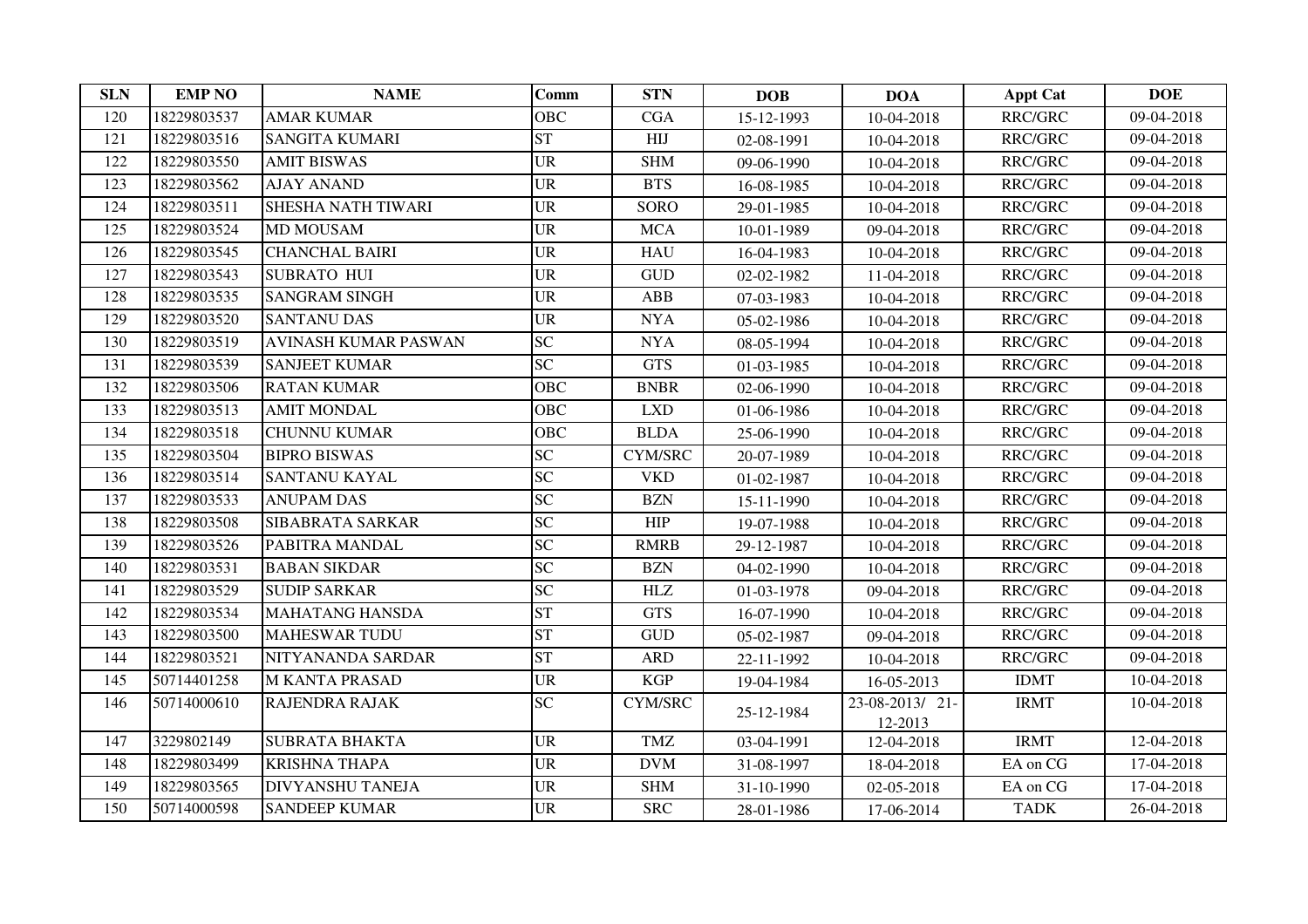| <b>SLN</b> | <b>EMP NO</b> | <b>NAME</b>             | <b>Comm</b> | <b>STN</b>    | <b>DOB</b> | <b>DOA</b>  | <b>Appt Cat</b> | <b>DOE</b> |
|------------|---------------|-------------------------|-------------|---------------|------------|-------------|-----------------|------------|
| 151        | 5.07141E+11   | CHANDRA SEKHAR PRADHAN  | <b>UR</b>   | <b>CYMSRC</b> | 02-09-1987 | 25-07-2013  | <b>TADK</b>     | 03-05-2018 |
| 152        | 18229803578   | MOUPRIYA NAYAK          | <b>UR</b>   | <b>CGA</b>    | 19-12-1994 | 18-05-2018  | EA on CG        | 17-05-2018 |
| 153        | 18229803649   | <b>ARUN DAS</b>         | <b>UR</b>   | <b>NMY</b>    | 13-01-1989 | 18-05-2018  | EA on CG        | 17-05-2018 |
| 154        | 53163130577   | <b>BASUDEV SARDER</b>   | <b>SC</b>   | <b>CYMSRC</b> | 04-08-1981 | 05-11-2013  | <b>IRMT</b>     | 06-06-2018 |
| 155        | 18229803648   | <b>SUPRITY PATRA</b>    | <b>UR</b>   | <b>NMY</b>    | 23-10-1993 | 22-07-2018  | EA on CG        | 25-06-2018 |
| 156        | 18229803647   | SUBHASH CHANDRA BESRA   | <b>ST</b>   | <b>NMY</b>    | 04-05-1993 | 26-06-2018  | EA on CG        | 25-06-2018 |
| 157        | 18229803651   | <b>SK MAHAMMAD ARIF</b> | <b>OBC</b>  | <b>BOP</b>    | 10-01-1989 | 26-06-2018  | EA on CG        | 25-06-2018 |
| 158        | 18229803652   | <b>DEBABRATA BERA</b>   | <b>UR</b>   | <b>NMY</b>    | 18-04-1987 | 26-06-2018  | EA on CG        | 25-06-2018 |
| 159        | 18229803654   | <b>B MANI</b>           | <b>UR</b>   | <b>NMY</b>    | 17-08-1985 | 26-06-2018  | EA on CG        | 25-06-2018 |
| 160        | 18229803653   | <b>HARPAL SINGH</b>     | <b>UR</b>   | <b>NMY</b>    | 05-08-1993 | 26-06-2018  | EA on CG        | 25-06-2018 |
| 161        | 18329802839   | <b>KALLOL BISWAS</b>    | SC          | <b>PKU</b>    | 03-07-1989 | 30-06-2018  | <b>IRMT</b>     | 30-06-2018 |
| 162        | 18729802000   | <b>SANKAR TAFADAR</b>   | <b>UR</b>   | <b>CYMSRC</b> | 01-11-1984 | 06-10-2016  | <b>TADK</b>     | 10-07-2018 |
| 163        | 18229803676   | <b>TOTA GHOSH</b>       | <b>UR</b>   | HIJ           | 27-06-1991 | 21-07-2018  | EA on CG        | 27-06-2018 |
| 164        | 18229803692   | <b>SHANU MONDAL</b>     | SC          | <b>LXD</b>    | 10-06-1992 | 31-08-2018  | RRC/GRC         | 30-08-2018 |
| 165        | 18229803685   | <b>CHANCHAL GHOSH</b>   | <b>OBC</b>  | CGA           | 12-03-1984 | 30-08-2018  | RRC/GRC         | 30-08-2018 |
| 166        | 18229803693   | <b>SANKAR PAL</b>       | <b>OBC</b>  | <b>NYA</b>    | 23-02-1991 | 31-08-2018  | RRC/GRC         | 30-08-2018 |
| 167        | 18229803722   | <b>SOURAV GHOSH</b>     | <b>OBC</b>  | <b>BKNM</b>   | 01-11-1990 | 31-08-2018  | RRC/GRC         | 30-08-2018 |
| 168        | 18229803691   | <b>ASHADUL HAQUE</b>    | OBC         | <b>BLDA</b>   | 03-05-1988 | 04-09-2018  | RRC/GRC         | 30-08-2018 |
| 169        | 18229803748   | A KALI BABU             | <b>UR</b>   | <b>NMY</b>    | 12-10-1997 | 12-10-2018  | EA on CG        | 11-10-2018 |
| 170        | 5.07141E+11   | <b>SUNITA DUBEY</b>     | <b>UR</b>   | <b>SRC</b>    | 16-09-1991 | 14-08-2013  | <b>TADK</b>     | 19-11-2018 |
| 171        | 50700955995   | <b>S JOSEPH METHEW</b>  | <b>UR</b>   | CYM/(W/S)     | 21-02-1976 | 25-05-1996  | IDT(OR)         | 07-12-2018 |
| 172        | 50707073604   | <b>ANISH KUMAR ROY</b>  | <b>UR</b>   | <b>SHM</b>    | 02-02-1975 | 13-06-1997  | Re-Deploy       | 19-02-2019 |
| 173        | 50707073276   | <b>CHAMPA ROY</b>       | <b>UR</b>   | <b>SHM</b>    | 11-04-1968 | 12-07-1996  | Re-Deploy       | 19-02-2019 |
| 174        | 50707073732   | <b>NARU GOPAL SAHA</b>  | <b>UR</b>   | <b>SHM</b>    | 02-01-1978 | 04-03-1997  | Re-Deploy       | 19-02-2019 |
| 175        | 50707072880   | MD ISMAIL ALI KHAN      | <b>UR</b>   | <b>CYMSRC</b> | 05-04-1972 | 236-02-1995 | Re-Deploy       | 19-02-2019 |
| 176        | 50707074300   | <b>PUSPA MAHAL</b>      | <b>UR</b>   | <b>CYMSRC</b> | 01-04-1977 | 21-05-2001  | Re-Deploy       | 19-02-2019 |
| 177        | 50709649207   | HIRANMOY BHATTACHARJEE  | <b>UR</b>   | CYM/SRC       | 01-08-1974 | 16-08-2000  | Re-Deploy       | 19-02-2019 |
| 178        | 50714102650   | <b>SUROJIT GHOSH</b>    | <b>UR</b>   | KGP(Contl)    | 07-08-1979 | 09-07-2007  | Int.Dept.T(OR)  | 20-02-2019 |
| 179        | 50200148520   | <b>SUMAN MISHRA</b>     | <b>UR</b>   | <b>CYMSRC</b> | 02-05-1985 | 25-04-2013  | IRMT(BTM)       | 05-03-2019 |
| 180        | 50714000663   | ANIRBAN BHATTACHARYA    | <b>UR</b>   | <b>NALR</b>   | 19-05-1985 | 30-07-2013  | <b>TADK</b>     | 22-03-2019 |
| 181        | 50714000624   | <b>BANDANA SINGH</b>    | <b>UR</b>   | <b>SRC</b>    | 30-08-1989 | 19-09-2014  | <b>TADK</b>     | 30-05-2019 |
| 182        | 18229803844   | SOMNATH HALDAR          | <b>OBC</b>  | <b>SHM</b>    | 05-01-1986 | 25-06-2019  | RRC/GRC         | 21-06-2019 |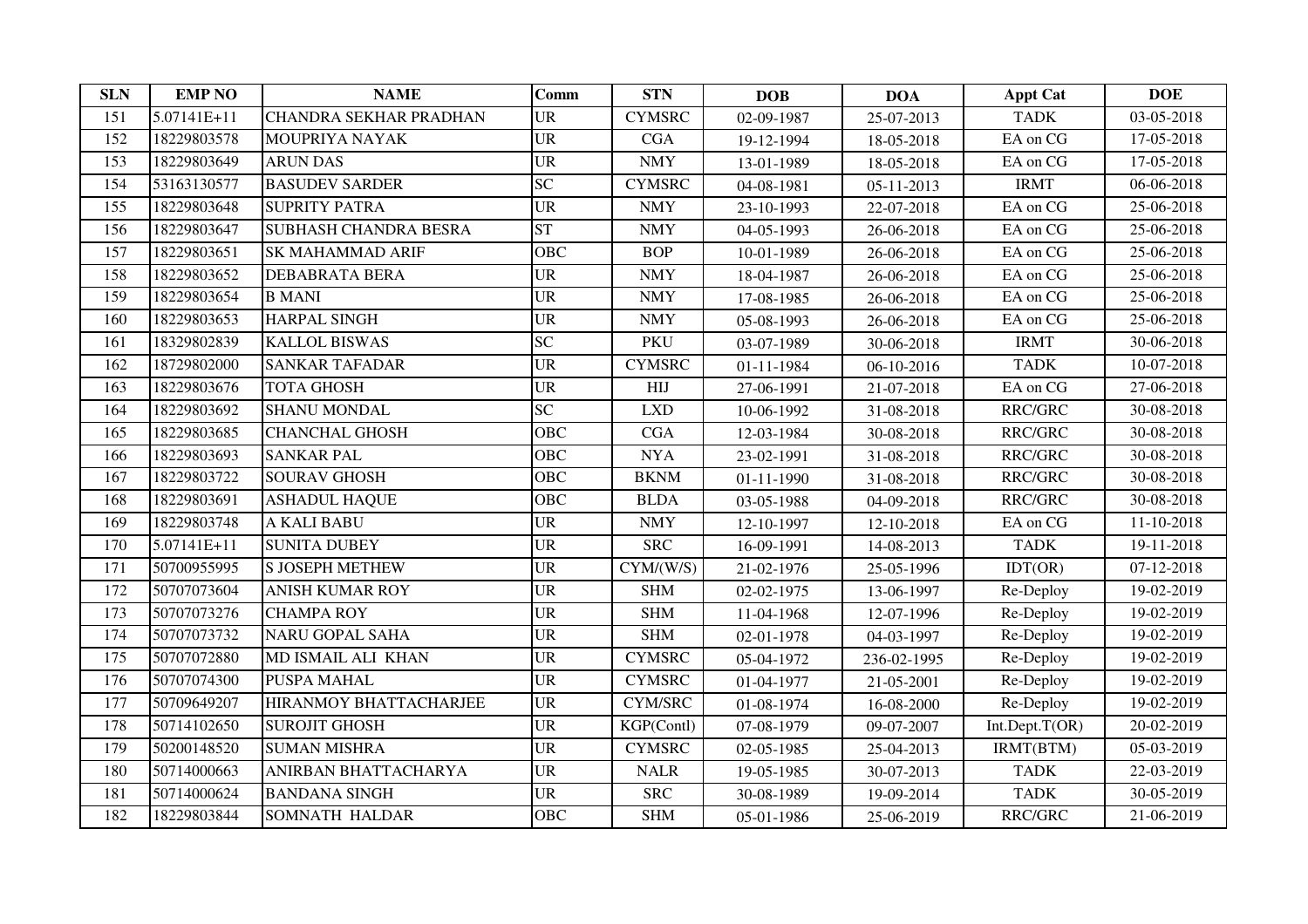| <b>SLN</b> | <b>EMP NO</b> | <b>NAME</b>                | Comm       | <b>STN</b>                  | <b>DOB</b> | <b>DOA</b> | <b>Appt Cat</b> | <b>DOE</b> |
|------------|---------------|----------------------------|------------|-----------------------------|------------|------------|-----------------|------------|
| 183        | 18229803840   | MADHABI MODAK              | <b>OBC</b> | <b>NALR</b>                 | 11-06-1991 | 22-06-2019 | RRC/GRC         | 21-06-2019 |
| 184        | 18229803815   | <b>GURU MARANDI</b>        | <b>ST</b>  | <b>HIP</b>                  | 12-04-1996 | 02-03-2019 | EA on CG        | 01-03-2019 |
| 185        | 18229804236   | <b>BUDDHADEV PAL</b>       | <b>OBC</b> | <b>NYA</b>                  | 06-03-1990 | 08-08-2019 | RRC/GRC         | 07-08-2019 |
| 186        | 18229804304   | <b>ABHAY TIRKEY</b>        | <b>ST</b>  | $\ensuremath{\mathsf{GUD}}$ | 25-12-1993 | 06-08-2019 | RRC/GRC         | 05-08-2019 |
| 187        | 18229804232   | <b>AJIT KUMAR MARANDI</b>  | <b>ST</b>  | <b>LXD</b>                  | 12-03-1989 | 06-08-2019 | RRC/GRC         | 05-08-2019 |
| 188        | 18429805104   | MD. KALIMUDDIN             | <b>OBC</b> | <b>RGA</b>                  | 04-12-1989 | 11-07-2018 | <b>IDMT</b>     | 26-08-2021 |
| 189        | 18229804162   | <b>AMIT PRASAD</b>         | <b>OBC</b> | <b>DZK</b>                  | 10-07-1995 | 06-08-2019 | RRC/GRC         | 05-08-2019 |
| 190        | 18229804222   | <b>AMIT PRASAD</b>         | <b>SC</b>  | CYM/NMY.                    | 25-10-1994 | 06-08-2019 | RRC/GRC         | 05-08-2019 |
| 191        | 18229804299   | <b>ANIL KUMAR MAHATO</b>   | <b>SC</b>  | $\operatorname{GUD}$        | 12-05-1992 | 06-08-2019 | RRC/GRC         | 05-08-2019 |
| 192        | 18229804220   | <b>ASHOK KUMAR BAITHA</b>  | <b>UR</b>  | <b>ROP</b>                  | 19-11-1979 | 06-08-2019 | RRC/GRC         | 05-08-2019 |
| 193        | 18229804047   | <b>BARUN KUMAR PANJA</b>   | <b>UR</b>  | <b>KGP</b>                  | 01-01-1980 | 06-08-2019 | RRC/GRC         | 05-08-2019 |
| 194        | 18229804230   | <b>BASANTA KUMAR BARIK</b> | <b>OBC</b> | HIP                         | 09-05-1986 | 06-08-2019 | RRC/GRC         | 05-08-2019 |
| 195        | 18229804105   | <b>BASEN HANSDAH</b>       | <b>ST</b>  | <b>GTS</b>                  | 03-06-2000 | 06-08-2019 | RRC/GRC         | 05-08-2019 |
| 196        | 18229804441   | <b>BIMAL KUMAR GIRI</b>    | <b>OBC</b> | <b>ARD</b>                  | 08-06-1995 | 06-08-2019 | RRC/GRC         | 05-08-2019 |
| 197        | 18229804210   | <b>BIPLAB BISWAS</b>       | <b>SC</b>  | <b>BZN</b>                  | 15-10-1989 | 06-08-2019 | RRC/GRC         | 05-08-2019 |
| 198        | 18229804261   | <b>BIPLAB BISWAS</b>       | <b>SC</b>  | ${\rm FLR}$                 | 06-08-1992 | 06-08-2019 | RRC/GRC         | 05-08-2019 |
| 199        | 18229804205   | <b>BISWAJEET JAISWARA</b>  | <b>SC</b>  | <b>BNBR</b>                 | 08-09-1996 | 06-08-2019 | RRC/GRC         | 05-08-2019 |
| 200        | 18229804213   | <b>BISWANATH ADHIKARI</b>  | <b>UR</b>  | <b>BZN</b>                  | 01-05-1990 | 06-08-2019 | RRC/GRC         | 05-08-2019 |
| 201        | 18229804017   | <b>CHANDAN ACHARYA</b>     | <b>UR</b>  | <b>MPD</b>                  | 25-05-1993 | 06-08-2019 | RRC/GRC         | 05-08-2019 |
| 202        | 45329804674   | <b>SOURAV BISWAS</b>       | <b>SC</b>  | <b>LXD</b>                  | 25-09-1997 | 13-08-2019 | <b>IRMT</b>     | 13-04-2021 |
| 203        | 18229804235   | <b>CHANDAN KUMAR SINGH</b> | <b>ST</b>  | <b>RNTL</b>                 | 24-09-1996 | 20-08-2019 | RRC/GRC         | 19-08-2019 |
| 204        | 18229804255   | <b>DEBASISH BISWAS</b>     | SC         | <b>CYM/SRC</b>              | 21-05-1990 | 06-08-2019 | RRC/GRC         | 05-08-2019 |
| 205        | 18229804293   | <b>DIPANKAR BISWAS</b>     | <b>SC</b>  | <b>CKU</b>                  | 24-06-1992 | 08-08-2019 | RRC/GRC         | 06-08-2019 |
| 206        | 18229804298   | <b>GANGARAM SOREN</b>      | <b>ST</b>  | <b>CKU</b>                  | 07-02-1994 | 06-08-2019 | RRC/GRC         | 05-08-2019 |
| 207        | 18229804218   | <b>GOPAL MONDAL</b>        | <b>SC</b>  | <b>KIG</b>                  | 08-04-1992 | 06-08-2019 | RRC/GRC         | 05-08-2019 |
| 208        | 18229804297   | <b>INDRAJIT BERA</b>       | <b>SC</b>  | <b>CKU</b>                  | 11-12-1993 | 06-08-2019 | RRC/GRC         | 05-08-2019 |
| 209        | 18229804247   | <b>KOUSHIK PATRA</b>       | <b>UR</b>  | <b>CYM/SRC</b>              | 27-07-1994 | 06-08-2019 | RRC/GRC         | 05-08-2019 |
| 210        | 18429805051   | <b>SUBRATA MAJUMDER</b>    | <b>OBC</b> | <b>BRDB</b>                 | 18-11-1986 | 19-06-2018 | <b>IDMT</b>     | 22-10-2021 |
| 211        | 18229804169   | <b>LAL MOHAN PANDIT</b>    | <b>OBC</b> | <b>WOSC</b>                 | 15-06-1990 | 06-08-2019 | RRC/GRC         | 05-08-2019 |
| 212        | 18229804410   | MAHENDRANATH MONDAL        | <b>SC</b>  | CYM/SHM                     | 15-04-1993 | 06-08-2019 | RRC/GRC         | 05-08-2019 |
| 213        | 18229804058   | <b>MAHESH PAHAN</b>        | <b>ST</b>  | <b>NGRD</b>                 | 04-05-1988 | 06-08-2019 | RRC/GRC         | 05-08-2019 |
| 214        | 18229804158   | <b>MANISH KUMAR SINGH</b>  | <b>OBC</b> | <b>KATI</b>                 | 10-03-1994 | 06-08-2019 | RRC/GRC         | 05-08-2019 |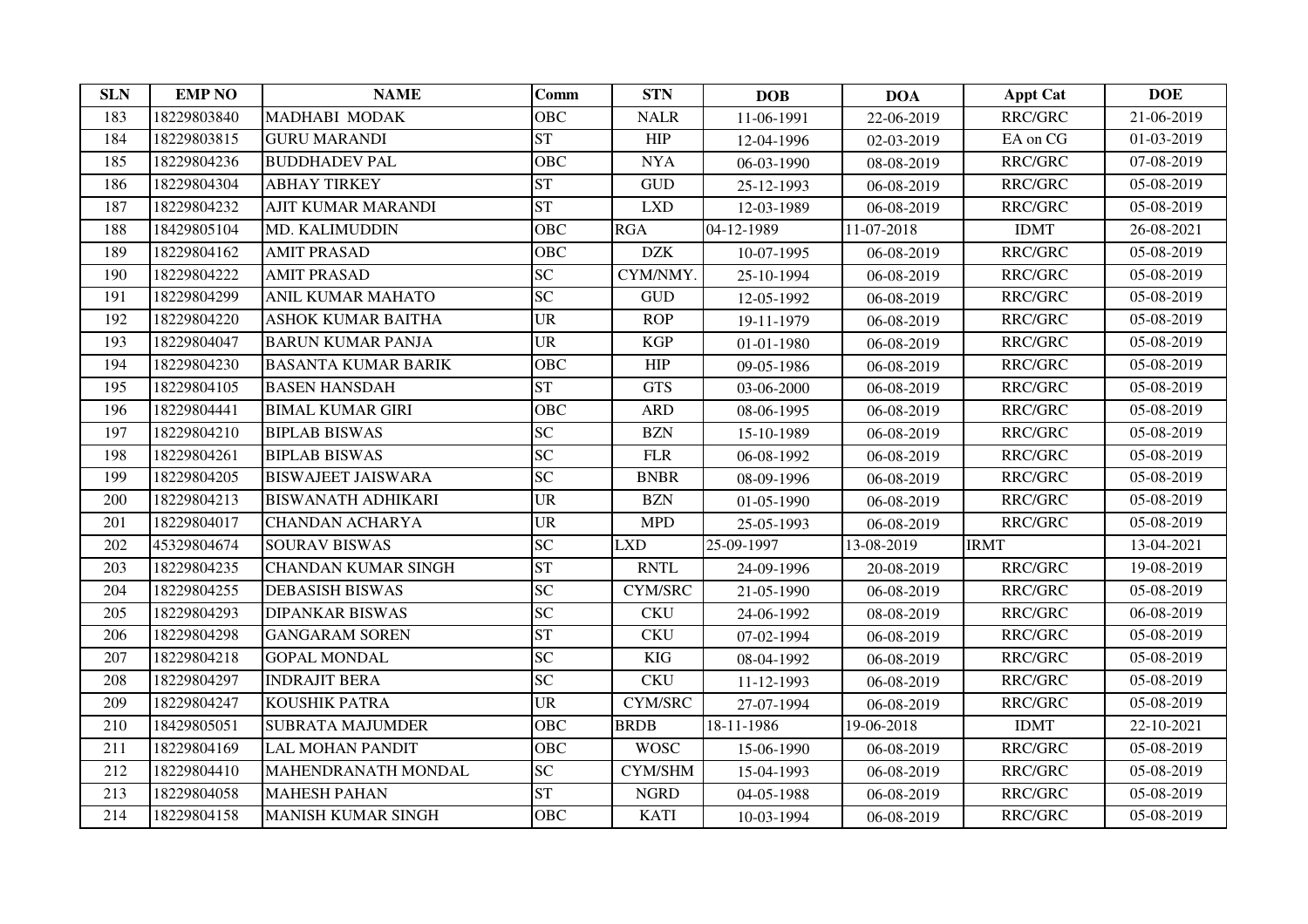| <b>SLN</b> | <b>EMP NO</b> | <b>NAME</b>               | <b>Comm</b>     | <b>STN</b>       | <b>DOB</b> | <b>DOA</b> | <b>Appt Cat</b> | <b>DOE</b> |
|------------|---------------|---------------------------|-----------------|------------------|------------|------------|-----------------|------------|
| 215        | 18229804090   | <b>MANMOHAN SANGA</b>     | <b>ST</b>       | <b>BYSA</b>      | 25-01-1996 | 06-08-2019 | RRC/GRC         | 05-08-2019 |
| 216        | 18229804260   | NAJRUL ISLAM MONDAL       | <b>OBC</b>      | <b>CYM/SRC</b>   | 06-03-1995 | 06-08-2019 | RRC/GRC         | 05-08-2019 |
| 217        | 18229804409   | PABITRA NASKAR            | <b>SC</b>       | CYM/SHM          | 05-10-1995 | 06-08-2019 | RRC/GRC         | 05-08-2019 |
| 218        | 18229804389   | PALLAB KUMAR SARKAR       | <b>SC</b>       | CYM/SHM          | 08-08-1993 | 06-08-2019 | RRC/GRC         | 05-08-2019 |
| 219        | 18229804249   | PIJUSH SARKAR             | <b>SC</b>       | CYM/SRC          | 01-05-1985 | 06-08-2019 | RRC/GRC         | 05-08-2019 |
| 220        | 18229804254   | PRABHAKAR SIKDAR          | $\overline{SC}$ | <b>CYM/SRC</b>   | 01-01-1992 | 06-08-2019 | RRC/GRC         | 05-08-2019 |
| 221        | 18229804294   | PRABHUDEV KUMAR           | <b>ST</b>       | RGX              | 24-04-1997 | 17-08-2019 | RRC/GRC         | 16-08-2019 |
| 222        | 18229804123   | PRAKASH BISWAS            | <b>SC</b>       | RGA              | 15-09-1993 | 07-08-2019 | RRC/GRC         | 06-08-2019 |
| 223        | 18229804120   | PROSENJIT KARMAKAR        | <b>OBC</b>      | <b>TMZ</b>       | 25-08-1990 | 06-08-2019 | RRC/GRC         | 05-08-2019 |
| 224        | 18229804442   | <b>RAJA RAJBHAR</b>       | <b>SC</b>       | <b>VKD</b>       | 20-04-1990 | 06-08-2019 | RRC/GRC         | 05-08-2019 |
| 225        | 18229804214   | <b>SAMAR GARAI</b>        | <b>OBC</b>      | <b>BNBR</b>      | 03-02-1994 | 06-08-2019 | RRC/GRC         | 05-08-2019 |
| 226        | 50714000225   | <b>JAWHAR DUTTA</b>       | <b>UR</b>       | <b>NMY</b>       | 24-07-1994 | 14-05-2013 | <b>IDMT</b>     | 26-06-2021 |
| 227        | 18229804300   | ANIL KUMAR SINGH          | <b>UR</b>       | <b>GTS</b>       | 31-12-1980 | 06-08-2019 | RRC/GRC         | 05-08-2019 |
| 228        | 18229804262   | <b>SANIRUL HAQUE</b>      | <b>UR</b>       | <b>CYM/SRC</b>   | 12-03-1990 | 06-08-2019 | RRC/GRC         | 05-08-2019 |
| 229        | 18229804103   | <b>SANTU PANDAY</b>       | $\overline{SC}$ | <b>RHE</b>       | 24-01-1996 | 06-08-2019 | RRC/GRC         | 05-08-2019 |
| 230        | 18229804095   | SATISH KUMAR GUPTA        | <b>SC</b>       | <b>CYM/NTY</b>   | 26-01-1996 | 06-08-2019 | RRC/GRC         | 05-08-2019 |
| 231        | 18229804248   | SHUBHODEEP BISWAS         | SC              | <b>CYM/SRC</b>   | 09-10-1996 | 06-08-2019 | RRC/GRC         | 05-08-2019 |
| 232        | 18229804216   | <b>SITA KUMARI</b>        | <b>OBC</b>      | $\mbox{\bf ADL}$ | 11-10-1992 | 08-08-2019 | RRC/GRC         | 07-08-2019 |
| 233        | 18229804201   | <b>SOUMEN MANDAL</b>      | <b>SC</b>       | CYM/NMY.         | 23-02-1996 | 06-08-2019 | RRC/GRC         | 05-08-2019 |
| 234        | 18229804098   | <b>SUBODH KUMAR SUMAN</b> | <b>OBC</b>      | <b>KGP</b>       | 02-01-1984 | 06-08-2019 | RRC/GRC         | 05-08-2019 |
| 235        | 18229803987   | <b>SUDIPTA BERA</b>       | <b>OBC</b>      | <b>KGP</b>       | 15-10-1991 | 06-08-2019 | RRC/GRC         | 05-08-2019 |
| 236        | 18229804177   | <b>SUMIT MONDAL</b>       | <b>OBC</b>      | <b>SRC</b>       | 15-12-1989 | 06-08-2019 | RRC/GRC         | 05-08-2019 |
| 237        | 18229803986   | <b>SUNIL CHONRE</b>       | <b>ST</b>       | <b>KGP</b>       | 02-02-1997 | 09-08-2019 | RRC/GRC         | 05-08-2019 |
| 238        | 18229804179   | <b>SUNNY PASWAN</b>       | <b>SC</b>       | <b>CYM/SRC</b>   | 06-01-1995 | 06-08-2019 | RRC/GRC         | 05-08-2019 |
| 239        | 18229804180   | <b>SURANJIT BISWAS</b>    | $\overline{SC}$ | <b>CYM/SRC</b>   | 23-07-1995 | 06-08-2019 | RRC/GRC         | 05-08-2019 |
| 240        | 18229804284   | <b>SUSANTA HAWLADER</b>   | <b>SC</b>       | CYM/SRC          | 08-07-1993 | 06-08-2019 | RRC/GRC         | 05-08-2019 |
| 241        | 18229804240   | <b>TANMOY DEY</b>         | <b>OBC</b>      | <b>CYM/SRC</b>   | 10-06-1993 | 06-08-2019 | RRC/GRC         | 05-08-2019 |
| 242        | 18229804413   | VISHNU KUMAR KISKU        | <b>ST</b>       | CYM/SHM          | 11-06-1993 | 06-08-2019 | RRC/GRC         | 05-08-2019 |
| 243        | 50205650211   | KUSHAL CHANDRA MURMU      | <b>ST</b>       | <b>SEL</b>       | 08-05-1986 | 18-04-2018 | <b>IRMT</b>     | 09-08-2019 |
| 244        | 18229804226   | <b>BASUDEB DEBNATH</b>    | <b>OBC</b>      | HIP              | 07-04-1991 | 17-08-2019 | RRC/GRC         | 16-08-2019 |
| 245        | 18229804170   | <b>MD NASIM ANSARI</b>    | <b>OBC</b>      | <b>BYSA</b>      | 06-12-1995 | 17-08-2019 | RRC/GRC         | 16-08-2019 |
| 246        | 6529801955    | SANJEEV KUMAR JHA         | <b>UR</b>       | <b>SHM</b>       | 17-10-1994 | 21-08-2019 | <b>IRMT</b>     | 21-08-2019 |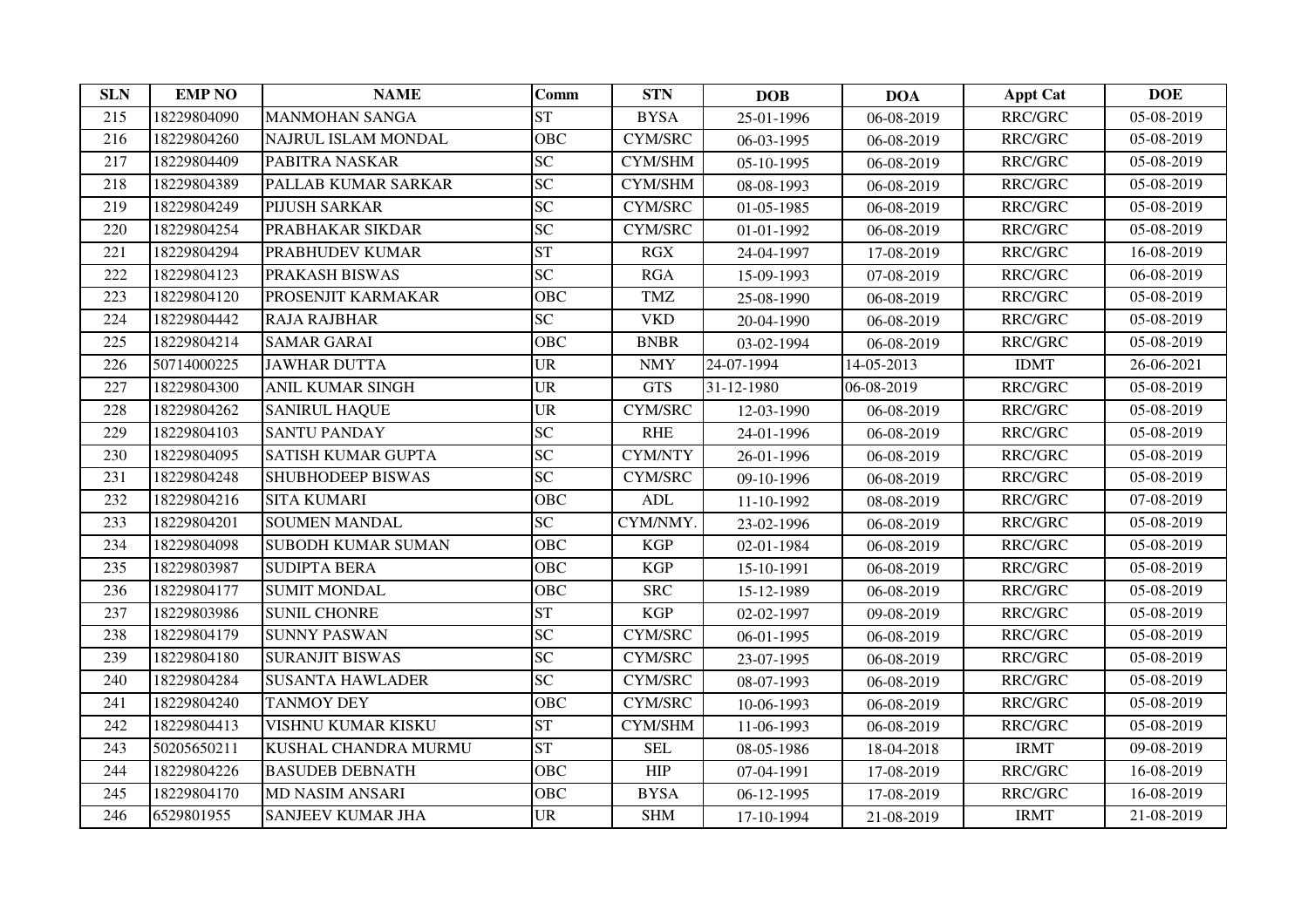| <b>SLN</b> | <b>EMP NO</b> | <b>NAME</b>                | Comm       | <b>STN</b>           | <b>DOB</b> | <b>DOA</b>                 | <b>Appt Cat</b> | <b>DOE</b>                  |
|------------|---------------|----------------------------|------------|----------------------|------------|----------------------------|-----------------|-----------------------------|
| 247        | 50205679825   | <b>DINESH MANNA</b>        | <b>UR</b>  | ABB                  | 05-01-1990 | 15-11-2019                 | <b>IRMT</b>     | 26-08-2021                  |
| 248        | 50314013411   | <b>NIRANJAN KUMAR</b>      | <b>OBC</b> | <b>VKD</b>           | 07-12-1986 | 13-09-2014                 | <b>IRMT</b>     | $\overline{20} - 11 - 2019$ |
| 249        | 18229804760   | <b>B RAVI KISHORE</b>      | <b>SC</b>  | <b>NTY</b>           | 21-12-1989 | 04-12-2019                 | EA on CG        | 03-12-2019                  |
| 250        | 18229804801   | <b>BINAY KUMAR SETHI</b>   | <b>SC</b>  | HIP                  | 20-05-1998 | 04-12-2019                 | EA on CG        | 03-12-2019                  |
| 251        | 18229804795   | <b>MANOJ KUMAR BHOL</b>    | <b>UR</b>  | <b>NGRD</b>          | 02-03-2001 | 04-12-2019                 | EA on CG        | 03-12-2019                  |
| 252        | 18229804797   | <b>SRINIVAS RAO</b>        | <b>UR</b>  | <b>NMY</b>           | 15-12-1980 | 04-12-2019                 | EA on CG        | 03-12-2019                  |
| 253        | 18229804700   | P SRINIVAS RAO             | <b>UR</b>  | <b>KATI</b>          | 20-12-1990 | 04-12-2019                 | EA on CG        | 03-12-2019                  |
| 254        | 18229804574   | <b>BALIVADA ABHISEK</b>    | <b>UR</b>  | <b>SRC</b>           | 08-01-1998 | 04-12-2019                 | EA on CG        | 03-12-2019                  |
| 255        | 18229804787   | <b>BAPI MANDI</b>          | <b>ST</b>  | <b>KKQ</b>           | 19-03-1996 | 04-12-2019                 | EA on CG        | 03-12-2019                  |
| 256        | 18229804798   | NARENDRA MOHANTA           | <b>OBC</b> | $_{\rm JER}$         | 10-02-2001 | 04-12-2019                 | EA on CG        | 03-12-2019                  |
| 257        | 507NPS00006   | <b>SANJAY GOUDAR</b>       | OBC        | <b>SHM</b>           | 01-05-1989 | 05-11-2015                 | <b>TADK</b>     | 05-12-2019                  |
| 258        | 507NPS00008   | PRAKASH CHANDRA NAYAK      | <b>UR</b>  | <b>SRC</b>           | 02-02-1992 | 16-10-2015                 | <b>TADK</b>     | 10-12-2019                  |
| 259        | 429REGPLN13   | <b>ANIL KUMAR</b>          | <b>UR</b>  | CYM/SRC              | 06-08-1989 | 02-08-2013                 | <b>TADK</b>     | 10-12-2019                  |
| 260        | 18229804777   | <b>SK AFTAB ALAM</b>       | <b>UR</b>  | <b>GUD</b>           | 03-05-1996 | 13-12-2019                 | RRC/GRC         | 12-12-2019                  |
| 261        | 18229804803   | <b>SANDEEP KUMAR GHOSH</b> | <b>OBC</b> | CGA                  | 05-01-1990 | 13-12-2019                 | RRC/GRC         | 12-12-2019                  |
| 262        | 18229804784   | <b>SANJAY KUMAR RAM</b>    | <b>SC</b>  | DTI/DZK              | 19-05-1990 | 13-12-2019                 | RRC/GRC         | 12-12-2019                  |
| 263        | 18229804782   | RAHUL MONDAL               | SC         | <b>TMZ</b>           | 26-12-1992 | 13-12-2019                 | RRC/GRC         | 12-12-2019                  |
| 264        | 18229804786   | KISHOR KUMAR MANDI         | <b>ST</b>  | DTI/MCA              | 16-07-1991 | 13-12-2019                 | RRC/GRC         | 12-12-2019                  |
| 265        | 18229804796   | R LALITHA KUMARI           | <b>SC</b>  | <b>BPE</b>           | 03-07-1995 | 13-12-2019                 | EA on CG        | 12-12-2019                  |
| 266        | 18129801617   | DEBASISH MOHAPATRA         | <b>UR</b>  | <b>RNTL</b>          | 02-05-1995 | 22-08-2016                 | <b>TADK</b>     | 10-01-2020                  |
| 267        | 50714000897   | <b>MANU GHOSH</b>          | <b>UR</b>  | <b>NTY</b>           | 24-12-1984 | 18-02-2016                 | <b>TADK</b>     | 10-01-2020                  |
| 268        | 18229805854   | <b>SK BAPI</b>             | <b>UR</b>  | <b>CYM/SRC</b>       | 04-03-1994 | 13-03-2020                 | EA on CG        | 13-03-2020                  |
| 269        | 50707673978   | <b>ASUTOSH BISWAS</b>      | <b>UR</b>  | $\operatorname{GKL}$ | 03-05-1970 | 28-08-1992                 | Re-instate      | 20-03-2020                  |
| 270        | 50714401052   | KAJAL KRISHNA BISWAS       | SC         | <b>CYM/SRC</b>       | 27-02-1988 | 21-08-2013                 | <b>IDMT</b>     | 15-06-2020                  |
| 271        | 50714108144   | DAHANANJOY BHUINYA         | <b>SC</b>  | CYM/(W/S)            | 14-02-1993 | 14-11-2014/ 03-<br>07-2020 | <b>TADK</b>     | 03-07-2020                  |
| 272        | 50714508225   | PRASENJIT SARKAR           | SC         | <b>CYMSRC</b>        | 16-11-1977 | 04-03-2015                 | IDT(OR)         | 13-07-2020                  |
| 273        | 502NPS00561   | <b>SISIR KUMAR BHAYA</b>   | <b>UR</b>  | <b>CYM/NTY</b>       | 06-01-1965 | 02-09-2014                 | <b>IRMT</b>     | 16-09-2020                  |
| 274        | 50200411334   | <b>DEBASIS DEY</b>         | <b>UR</b>  | <b>BOP</b>           | 01-04-1990 | 11-02-2019                 | <b>IRMT</b>     | 12-11-2020                  |
| 275        | 50714401266   | <b>SOUMITRA ADAK</b>       | <b>UR</b>  | <b>DZK</b>           | 22-12-1986 | 26-08-2013                 | <b>IDMT</b>     | 09-12-2020                  |
| 276        | 50714508311   | <b>UJJAL KUNDU</b>         | <b>UR</b>  | <b>BKNM</b>          | 01-03-1985 | 28-04-2015                 | <b>IRMT</b>     | 30-12-2020                  |
| 277        | 50714203608   | K UMA MAHESH               | <b>UR</b>  | <b>NMY</b>           | 19-10-1992 | 19-03-2016                 | <b>TADK</b>     | 12-01-2021                  |